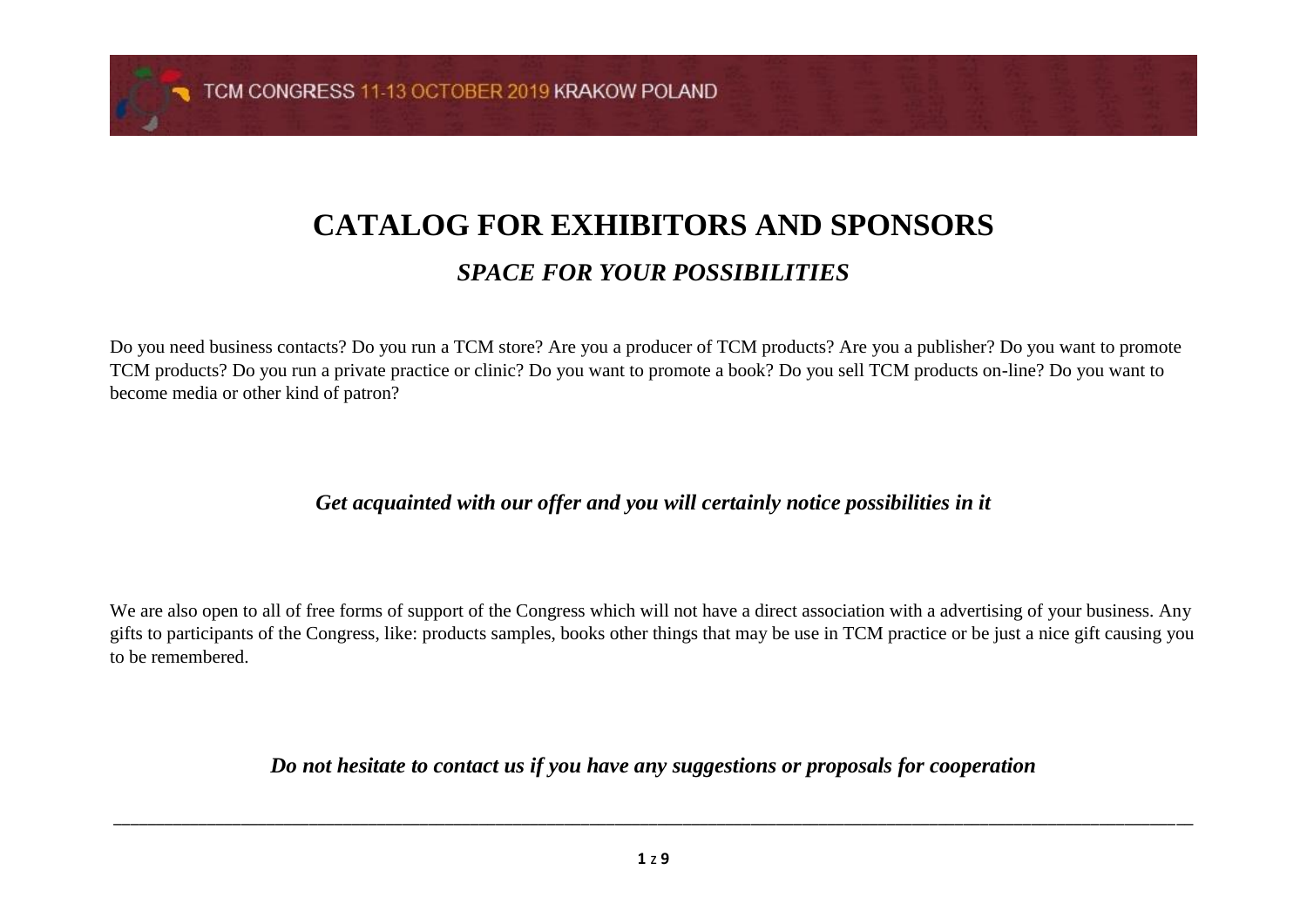#### **ABOUT THE CONGRESS**

This is the 4TH INTERNATIONAL CONGRESS OF CHINESE M[EDICINE WHICH IS HELD IN](http://tcm-kongres.pl/) KRAKOW. Organized by the Polish Society of Traditional Chinese Medicine (PTTMC). The Congress aims are to promote Chinese Medicine and to be a special meeting place for the Polish and international practitioners of TCM. The Congress focuses on promoting clinical application of TCM and sharing the wealth of knowledge and experience in prevention and healing. This is a great meeting place to exchange the knowledge of this wonderful ancient medicine. A place to be charged with wisdom and inspiration. We expect around 300 participants interested not only in lectures and professional workshops but also business related with products used in treatment and TCM prophylaxis.



*C[LICK ON ME TO WATCH ON YOUTUBE](https://www.youtube.com/watch?v=dFoQvOdqYeI).COM*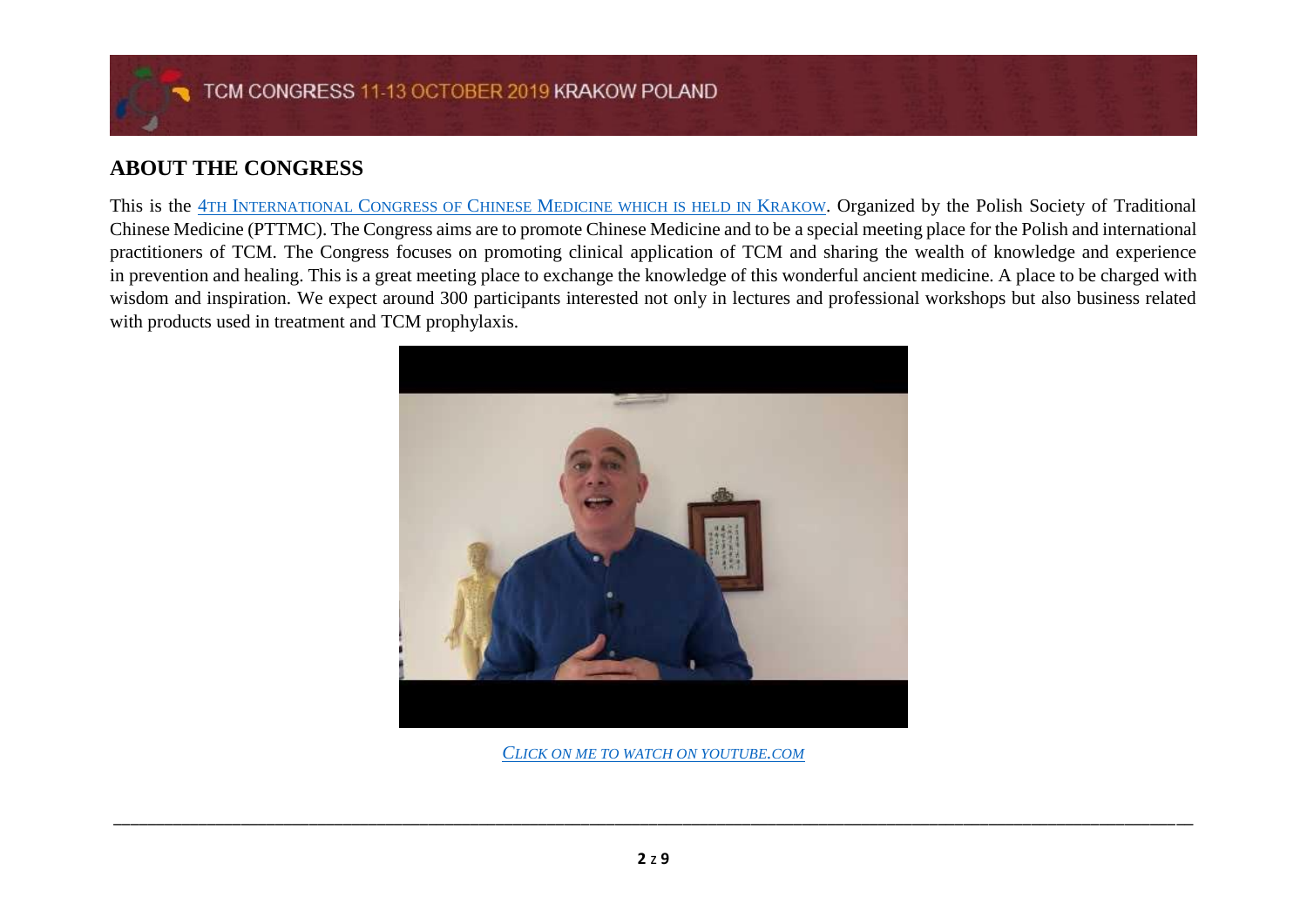#### **POLAND AND TCM**

TCM practice and education has been rapidly growing in Poland in the last decade. TCM schools which trenches the basic and advanced acupuncture, massage and herbs are existing in many main cities: Krakow, Katowice, Wroclaw, Poznan, Gdansk, Bydgoszcz, Warszawa. Chinese medicine clinics and centers are available in most regions of Poland with a wide growing public interest in this form of medicine.

#### **CORE TOPICS**

- Yang Sheng
- Acupuncture and moxibustion techniques
- Chinese herbal treatment of chronic and acute conditions.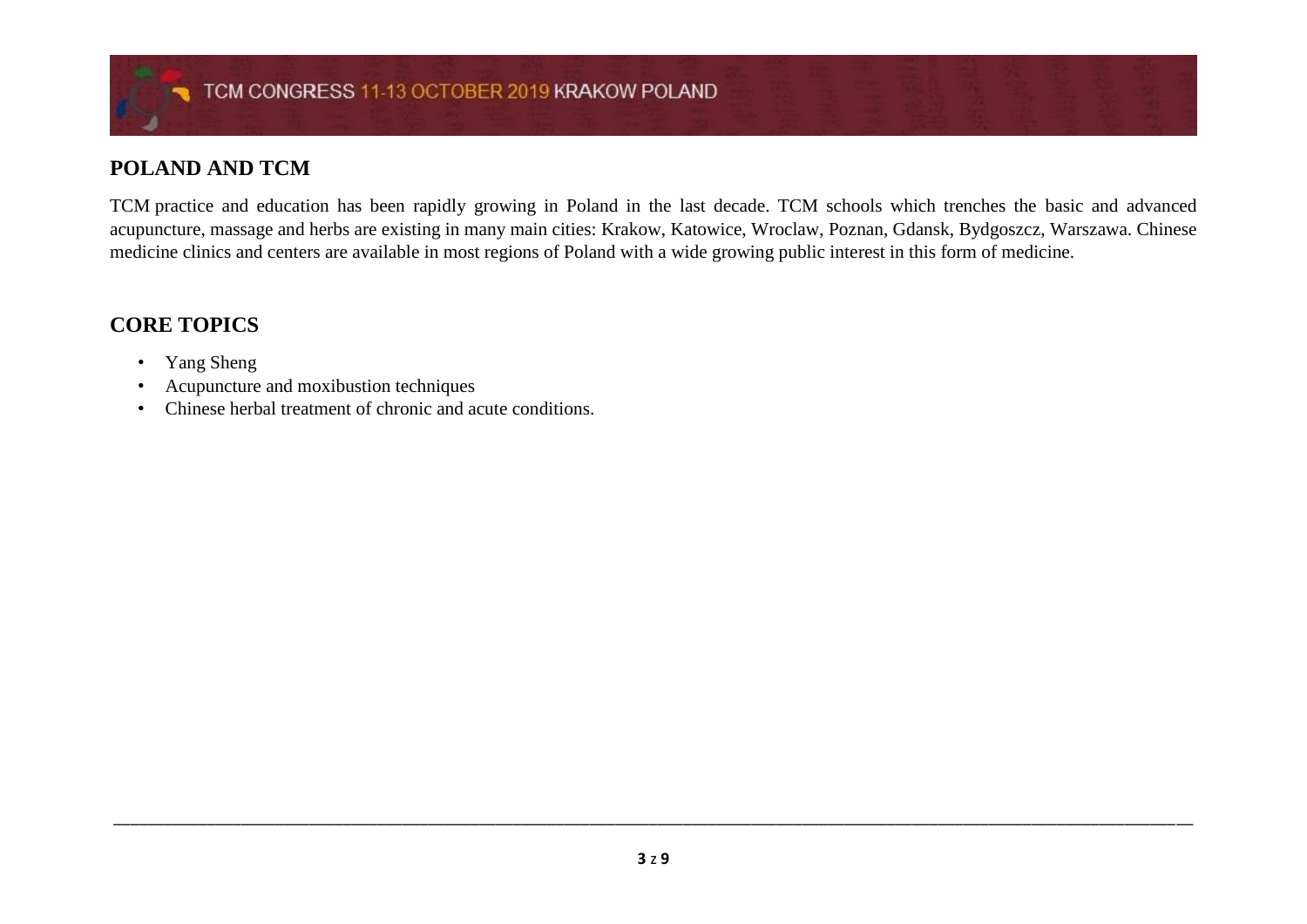#### **WHERE**

Krakow the former royal capital of Poland is one of the most beautiful cities in Europe and one of the best tourist destinations. The entire medieval Old Town was among the first sites chosen for the UNESCO World Heritage Sites List, with the largest Main Square considered to be most beautiful square in the world. Jagiellonian University is one of the oldest in Europe – established in 1364. Krakow is called the culture capital of Poland. It is a city of many monuments, art galleries, museum, music clubs, cafés and restaurants with astonishing climate and excellent cuisine.



*C[LICK ON ME TO WATCH](https://www.youtube.com/watch?v=6eUvzOFR2nQ) ON YOUTUBE.COM*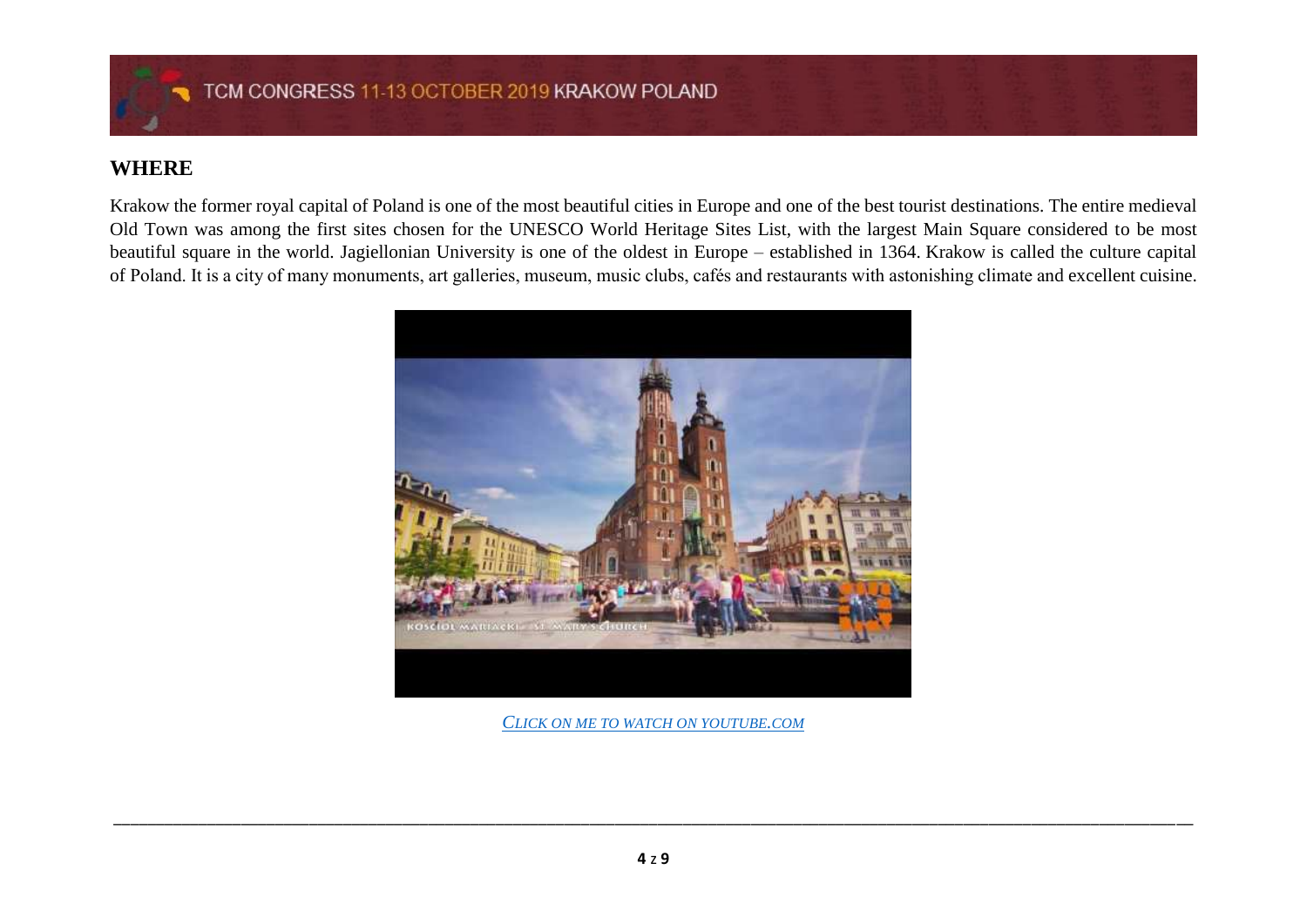### **CONFERENCE CENTRE**

The CONFERENCE C[ENTRE AT THE](https://galaxyhotel.pl/en/conferences/conference-centre) GALAXY HOTEL<sup>\*\*\*\*</sup> has a floor area of 1550m<sup>2</sup> including:

- the Conference Hall, which with a movable partition wall system can be divided into 6 separate rooms
- the Planetarium terrace  $(300 \text{ m}^2)$ , which is an ideal venue for exhibitions and banquets
- the 150m<sup>2</sup> foyer, where registration procedures can be carried out
- the Andromeda Restaurant
- the Business Room
- the cloakroom



All premises are air-conditioned, are naturally lit, have a dimming system, and offer broadband access to the internet.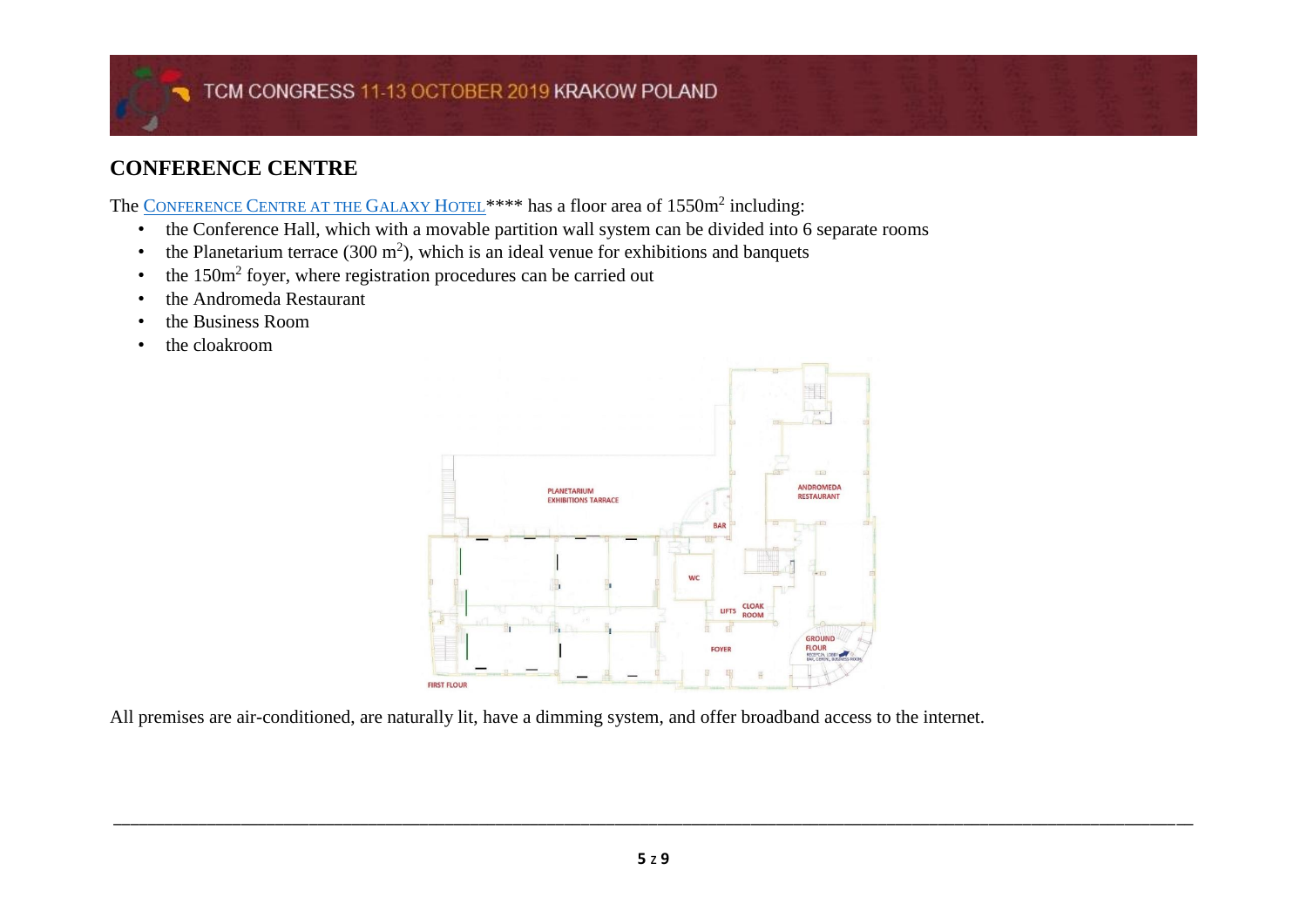| PRICE LIST        |                                                                                                                                                                                                                                                                                        | <b>PACKAGES</b> |                        |                     | <b>RETAIL PRICE</b>            |
|-------------------|----------------------------------------------------------------------------------------------------------------------------------------------------------------------------------------------------------------------------------------------------------------------------------------|-----------------|------------------------|---------------------|--------------------------------|
|                   |                                                                                                                                                                                                                                                                                        | <b>BASIC</b>    | <b>PREMIUM</b>         | <b>PREMIUM PLUS</b> |                                |
|                   |                                                                                                                                                                                                                                                                                        | €<br>550        | 900<br>€               | 1 2 2 5<br>€        |                                |
| <b>BOOTHS</b>     | booth space 6 sqm                                                                                                                                                                                                                                                                      |                 |                        |                     |                                |
|                   | booth space 8 sqm                                                                                                                                                                                                                                                                      |                 | $\boldsymbol{\Lambda}$ |                     |                                |
|                   | booth space 12 sqm arranged in an<br>individually manner. Each participant of<br>the Congress entering the exhibition room<br>will go straight to your booth or you will<br>choose the place that you consider the<br>most attractive in our exhibition hall - its<br>area is 300 sqm. |                 |                        |                     | $125 \text{€/sqm (min. 6sqm)}$ |
| <b>SLIDE SHOW</b> | your slides show in the foyer on the TV<br>set above the Congress reception and also<br>during breaks in all Congress halls                                                                                                                                                            |                 |                        |                     | 75 €/slide                     |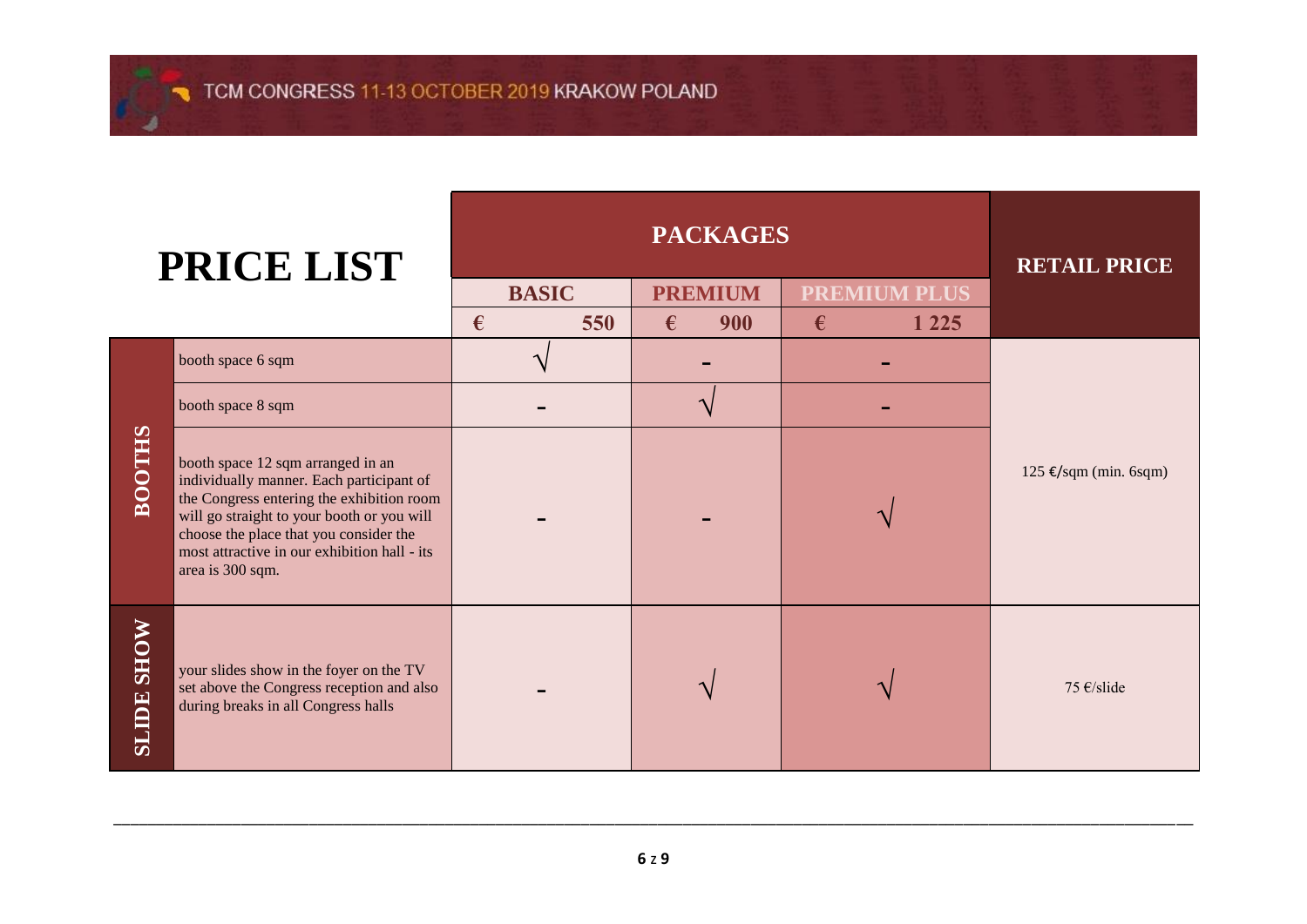## TCM CONGRESS 11-13 OCTOBER 2019 KRAKOW POLAND

| $\mathbf{B}$<br>ROLL   | roll up at the booth                                                                                                                                                                     |  | 50 €/roll up                 |
|------------------------|------------------------------------------------------------------------------------------------------------------------------------------------------------------------------------------|--|------------------------------|
|                        | roll up at the entrance to the small<br>Congress hall                                                                                                                                    |  | 125 €/roll up                |
|                        | roll up at the rostrum in the small<br>Congress hall                                                                                                                                     |  | 150 €/roll up                |
|                        | roll up at the entrance to the main<br>Congress hall                                                                                                                                     |  | 125 €/roll up                |
|                        | roll up at the rostrum in the main Congress<br>hall                                                                                                                                      |  | 200 €/roll up                |
| <b>BOOK</b><br>PROGRAM | regular half pages                                                                                                                                                                       |  | 300€                         |
|                        | advertising in the Congress Program Book<br>- outside back cover                                                                                                                         |  | $600 \in$                    |
|                        | advertising in the Congress Program Book<br>- Inside front or out side cover                                                                                                             |  | 700€                         |
|                        | regular full page                                                                                                                                                                        |  | 500€                         |
|                        | Your logo on the ID with the Congress<br>program                                                                                                                                         |  | 225 €/logo                   |
| GADGETS                | deliver one's own gadget with your logo<br>(eg notebook, lanyard, USB stick, pen,<br>bag, etc.) or a leaflet and we'll place it in a<br>welcome pack for participants of the<br>Congress |  | 75 €/gadget<br>125 €/leaflet |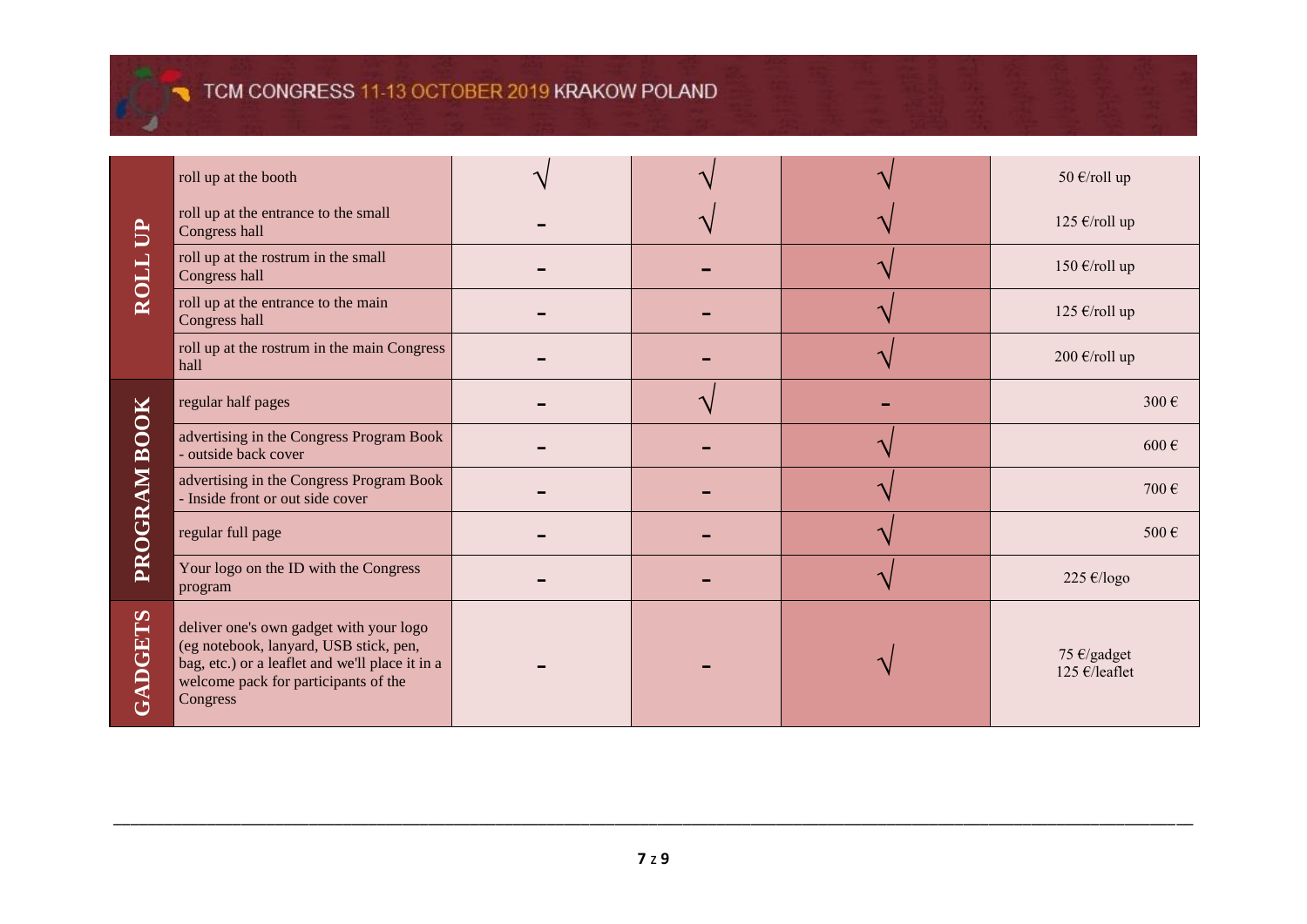### TCM CONGRESS 11-13 OCTOBER 2019 KRAKOW POLAND

| OFFEE<br>Ŏ | sponsor a coffee break and everyone who<br>reaches for coffee and cake will see who<br>owes it                                              |  | 1 500 €/ $co$ ffee break                                             |
|------------|---------------------------------------------------------------------------------------------------------------------------------------------|--|----------------------------------------------------------------------|
| ROOM       | demonstrations, workshops and other<br>events organized by you in a separate<br>room that will be at your disposal                          |  | individual valuation, after<br>checking the availability of<br>space |
| SPEAKER    | sponsor the speaker and everyone will find<br>out about it on the Congres and be grateful<br>for your support in promoting TMC<br>knowledge |  | 500 $\epsilon$ /speaker                                              |

#### **CLARIFICATIONS:**

**BOOTHS:** Basic and Premium booth include a table, two chairs, an electrical connection, a trash can. Premium Plus booth individual arrangements for space arrangement and exemption from the Congress fee for 2 people.

**SLIDESHOW:** prepares and delivers the sponsor - no later than 30 business days before the start of the Congress. Premium fee includes one slide and Premium Plus 2 slides.

**ROLL UP:** bring an advertising roll up with you - you can also send it by courier. You can also place them without your being at the Congres. We will place them for you and then send them back to you wherever you want - on your cost.

**PROGRAM BOOK:** prepares and delivers the sponsor - no later than 60 business days before the start of the Cngress.

**GADGETS:** all gadeges prepered nad provided by you to be placed in the welcome bags of the participants of the Congress.